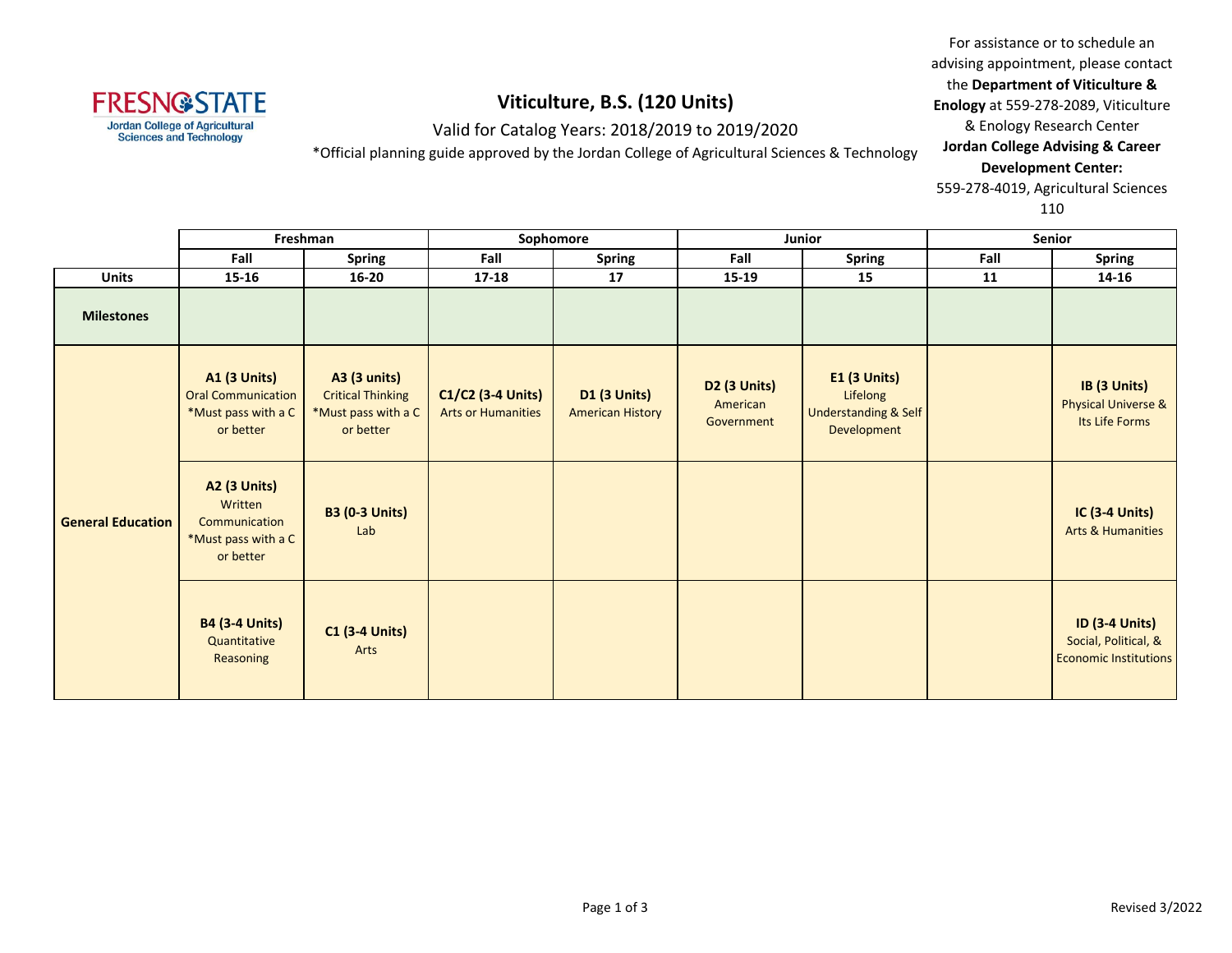

Valid for Catalog Years: 2018/2019 to 2019/2020

\*Official planning guide approved by the Jordan College of Agricultural Sciences & Technology

For assistance or to schedule an advising appointment, please contact the **Department of Viticulture & Enology** at 559-278-2089, Viticulture & Enology Research Center **Jordan College Advising & Career Development Center:** 559-278-4019, Agricultural Sciences

|              | Freshman                     |                                                                                                                                                                                   | Sophomore                                                                                                                                               |                                                                                                                                         | Junior                                                                           |                                                                                                   | Senior                                                       |                                                                        |
|--------------|------------------------------|-----------------------------------------------------------------------------------------------------------------------------------------------------------------------------------|---------------------------------------------------------------------------------------------------------------------------------------------------------|-----------------------------------------------------------------------------------------------------------------------------------------|----------------------------------------------------------------------------------|---------------------------------------------------------------------------------------------------|--------------------------------------------------------------|------------------------------------------------------------------------|
|              | Fall                         | <b>Spring</b>                                                                                                                                                                     | Fall                                                                                                                                                    | <b>Spring</b>                                                                                                                           | Fall                                                                             | <b>Spring</b>                                                                                     | Fall                                                         | <b>Spring</b>                                                          |
| <b>Units</b> | 15-16                        | $16 - 20$                                                                                                                                                                         | 17-18                                                                                                                                                   | 17                                                                                                                                      | 15-19                                                                            | 15                                                                                                | 11                                                           | 14-16                                                                  |
| <b>Major</b> | <b>ENOL 15</b><br>$(3$ Unit) | <b>GE Area B1</b><br><b>CHEM 3A</b><br>(4 Units)<br><b>Physical Sciences</b><br>[Pre-Req: GE B4; high<br>school chemistry<br>recommended]<br>*No credit if taken<br>after CHEM 1A | <b>GE Area B2</b><br><b>BIOL 11</b><br>$(3$ Unit)<br>Life Sciences<br>*Not open to<br>students with credit<br>in BIOL 1B                                | <b>BIOL 161</b><br>(4 Units)<br>[Pre-Req: BIOL 1A &<br>1B or 11; CHEM 1A or<br>3A; CHEM 3B, 8, or<br>128A; or instructor<br>permission] | PLANT <sub>99</sub><br>(3 Units)<br>[Pre-Req:<br>Intermediate algebra<br>or ELM] | <b>PLTH 105</b><br>$(3$ Unit)<br>[Pre-Req: BIOL 11;<br>CHEM 3A]                                   | <b>VIT 103</b><br>(2 Units)<br>[Pre-Req: VIT 101,<br>$102$ ] | <b>VIT 196</b><br>(2 Units)<br>[Pre-Req: MEAG 3 or<br>5; VIT 101, 102] |
|              | <b>MEAG3</b><br>(3 Units)    | <b>GE Area D3</b><br>AGBS 1<br>(3 Units)<br><b>Social Science</b>                                                                                                                 | <b>GE Area C2</b><br><b>SPAN 1B</b><br>(4 Units)<br><b>Humanities</b><br>[Pre-Req: GE A2;<br><b>SPAN 1A</b><br>recommended or<br>instructor permission] | <b>CHEM 150</b><br>(3 Units)<br>[Pre-Req: CHEM 3B,<br>CHEM 8, or CHEM<br>128A & 128B]                                                   | <b>PLANT 150</b><br>(3 Units)<br>[Pre-Req: BIOL 11]                              | <b>VIT 102</b><br>$(3$ Unit)<br>[Pre-Req: BIOL 11,<br>161]                                        | <b>VIT 105</b><br>(2 Units)<br>[Pre-Req: VIT 101,<br>102]    |                                                                        |
|              |                              | <b>Major Elective</b><br>(3 Units)<br>*See footnotes                                                                                                                              | <b>CHEM 8</b><br>(3 Units)<br>[Pre-Req: CHEM 1B or<br>$3A$ ]                                                                                            | <b>PLTH 106</b><br>(3 Units)<br>[Pre-Req: BIOL 1A or<br>$11$ ]                                                                          | <b>PLTH 103</b><br>(3 Units)<br>[Pre-Req: BIOL 11]                               | <b>VIT 160</b><br>$(3$ Unit)<br>[Pre-Req: MEAG 3 or<br>equivalent (may be<br>taken concurrently)] | <b>VIT 106</b><br>(2 Units)<br>[Pre-Req: VIT 101,<br>102]    |                                                                        |
|              |                              |                                                                                                                                                                                   | <b>SW 100</b><br>(3 Units)<br>[Pre-Req: CHEM 3A;<br>intermediate algebra]                                                                               | <b>SW 101</b><br>(4 Units)<br>[Pre-Req: SW 100]                                                                                         | <b>VIT 101</b><br>$(3$ Unit)<br>[Pre-Req: BIOL 11,<br>161                        | <b>Major Elective</b><br>(3 Units)<br>*See footnotes                                              | <b>VIT 165</b><br>(2 Units)<br>[Pre-Req: VIT 101,<br>$102$ ] |                                                                        |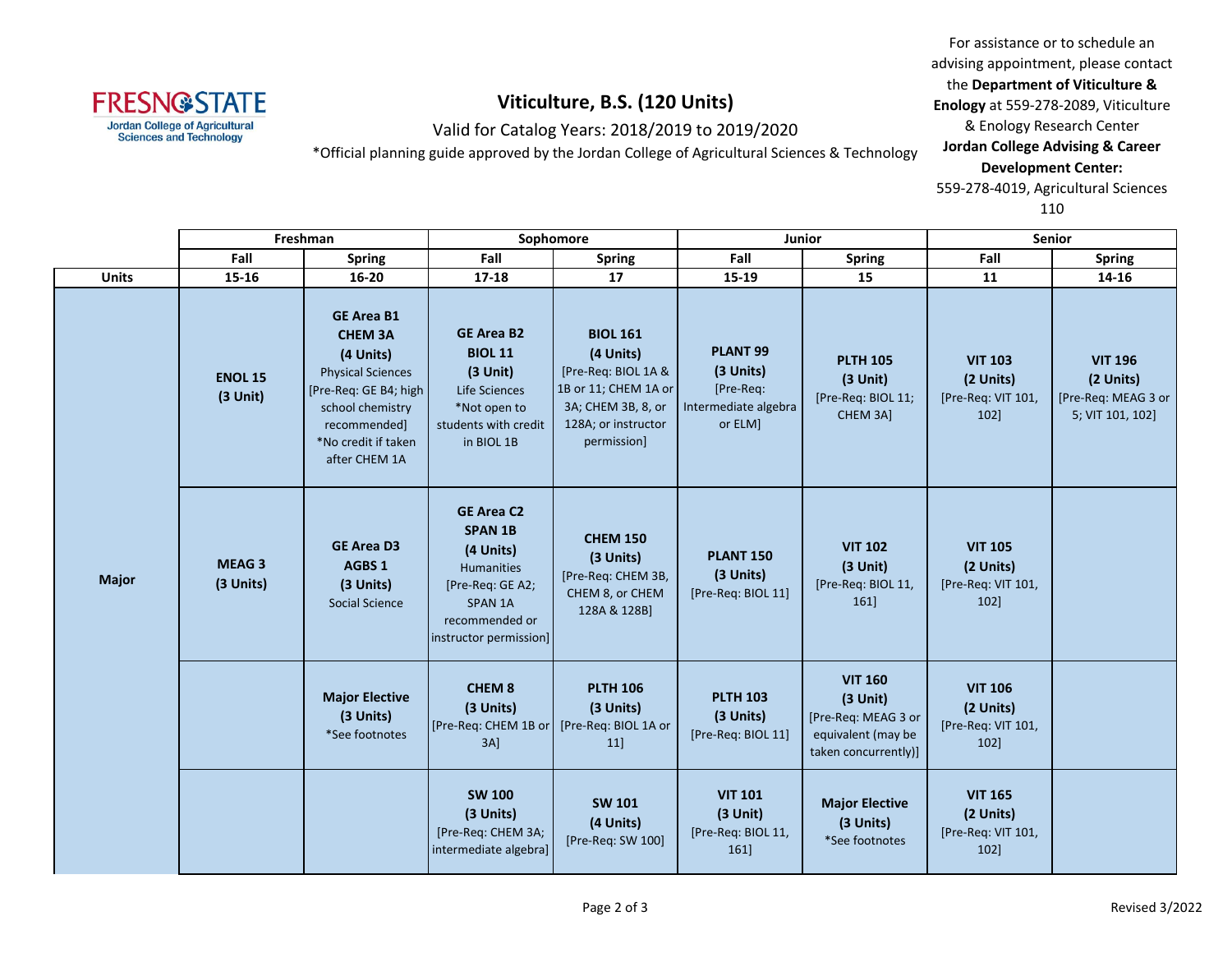

Valid for Catalog Years: 2018/2019 to 2019/2020

\*Official planning guide approved by the Jordan College of Agricultural Sciences & Technology

For assistance or to schedule an advising appointment, please contact the **Department of Viticulture & Enology** at 559-278-2089, Viticulture & Enology Research Center **Jordan College Advising & Career Development Center:** 559-278-4019, Agricultural Sciences

110

|                                                        | Freshman  |               | Sophomore                                                                           |               | Junior                                                                                                           |               | Senior                                                                 |                                                 |
|--------------------------------------------------------|-----------|---------------|-------------------------------------------------------------------------------------|---------------|------------------------------------------------------------------------------------------------------------------|---------------|------------------------------------------------------------------------|-------------------------------------------------|
|                                                        | Fall      | <b>Spring</b> | Fall                                                                                | <b>Spring</b> | Fall                                                                                                             | <b>Spring</b> | Fall                                                                   | <b>Spring</b>                                   |
| <b>Units</b>                                           | $15 - 16$ | $16 - 20$     | $17 - 18$                                                                           | 17            | $15 - 19$                                                                                                        | 15            | 11                                                                     | 14-16                                           |
| <b>Major</b>                                           |           |               | <b>SW 100L</b><br>$(1$ Unit)<br>[Pre-Req: SW 100<br>(may be taken<br>concurrently)] |               |                                                                                                                  |               | <b>VIT 199</b><br>$(1$ Unit $)$                                        |                                                 |
|                                                        |           |               |                                                                                     |               |                                                                                                                  |               | <b>VIT 196</b><br>(2 Units)<br>[Pre-Req: MEAG 3 or<br>5; VIT 101, 102] |                                                 |
| <b>Additional</b><br>Graduation<br><b>Requirements</b> |           |               |                                                                                     |               | UDWS (0-4 Units)<br>*Upper Division<br><b>Writing Exam</b><br>OR "W" Course (must<br>pass with a C or<br>better) |               |                                                                        | MI (3 Units)<br>Multicultural/<br>International |

#### **FOOTNOTES:**

**Prerequisites/Corequisites:** Other restrictions may apply. Please see your course catalog for detailed prerequisite/corequisite requirements.

**Major Electives (6 units):** In consultation with faculty advisor, select 6 units from AGBS 31, 110, 117, 120, 130; ENOL 45, 163, 175; SPAN 1A; VIT 194.

Upper Division Writing Skills requirement (UDWS): All undergraduate students must demonstrate competency in writing skills by passing the Upper Division Writing Exam (UDWE) or by obtaining a C or better in an approved upper division writing course, identified by the letter "W."

Substitutions: If substitutions/exceptions/waivers are made for any major courses that also meet GE and/or the Multicultural/International graduation requirement, the student is responsible for completing additional courses to satisfy the respective areas (GE and/or MI). This also includes the upperdivision writing requirement.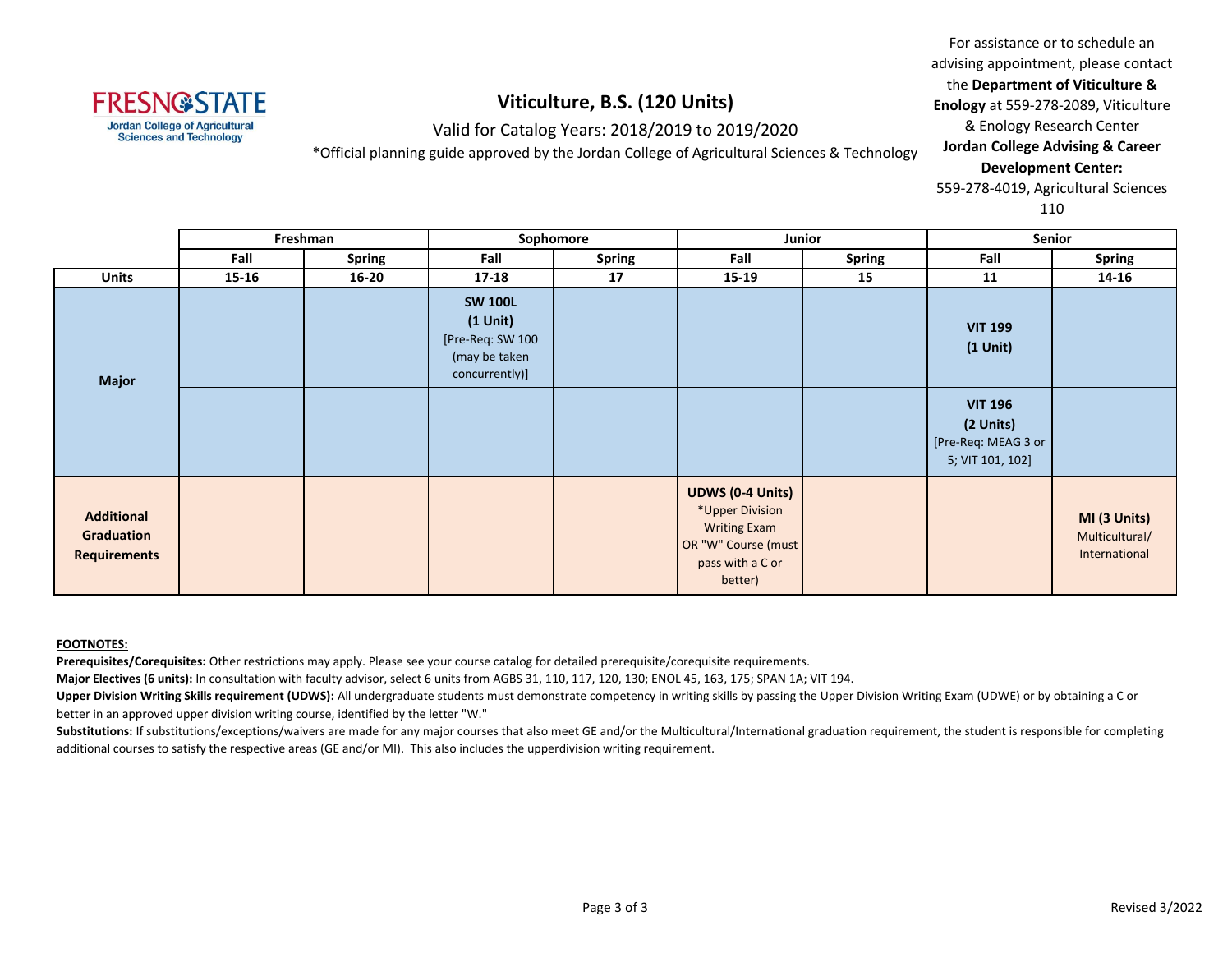

# **Viticulture, B.S. (120 Units)** Valid for Catalog Years: 2012/2013 to 2017/2018

\*Official planning guide approved by the Jordan College of Agricultural Sciences & Technology

### advising appointment, please contact the **Department of Viticulture &**

For assistance or to schedule an

**Enology** at 559-278-2089, Viticulture &

Enology Research Center

### **Jordan College Advising & Career Development Center:**

559-278-4019, Agricultural Sciences

|                             |                                                                                      |                                                                                     |                                                |                                         |                                               |                                                                              |        | TTO                                                                           |
|-----------------------------|--------------------------------------------------------------------------------------|-------------------------------------------------------------------------------------|------------------------------------------------|-----------------------------------------|-----------------------------------------------|------------------------------------------------------------------------------|--------|-------------------------------------------------------------------------------|
|                             |                                                                                      | Freshman                                                                            | Sophomore                                      |                                         | Junior                                        |                                                                              | Senior |                                                                               |
|                             | Fall                                                                                 | <b>Spring</b>                                                                       | Fall                                           | Spring                                  | Fall                                          | <b>Spring</b>                                                                | Fall   | <b>Spring</b>                                                                 |
| <b>Units</b>                | 15-16                                                                                | $16 - 20$                                                                           | $17 - 18$                                      | 17                                      | 15-19                                         | 15                                                                           | 11     | 14-16                                                                         |
| General<br><b>Education</b> | <b>A1 (3 Units)</b><br><b>Oral Communication</b><br>*Must pass with a C<br>or better | <b>A3 (3 units)</b><br><b>Critical Thinking</b><br>*Must pass with a C or<br>better | C1/C2 (3-4 Units)<br><b>Arts or Humanities</b> | D1 (3 Units)<br><b>American History</b> | <b>D2 (3 Units)</b><br>American<br>Government | $E1$ (3 Units)<br>Lifelong<br><b>Understanding &amp;</b><br>Self Development |        | IB (3 Units)<br>Physical Universe &<br>Its Life Forms                         |
|                             | <b>A2 (3 Units)</b><br>Written<br>Communication<br>*Must pass with a C<br>or better  | <b>B3 (0-3 Units)</b><br>Lab                                                        |                                                |                                         |                                               |                                                                              |        | <b>IC (3-4 Units)</b><br><b>Arts &amp; Humanities</b>                         |
|                             | <b>B4 (3-4 Units)</b><br>Quantitative<br>Reasoning                                   | <b>C1 (3-4 Units)</b><br>Arts                                                       |                                                |                                         |                                               |                                                                              |        | <b>ID (3-4 Units)</b><br>Social, Political, &<br><b>Economic Institutions</b> |
|                             |                                                                                      |                                                                                     |                                                |                                         |                                               |                                                                              |        | MI (3 Units)<br>Multicultural/Internati<br>onal                               |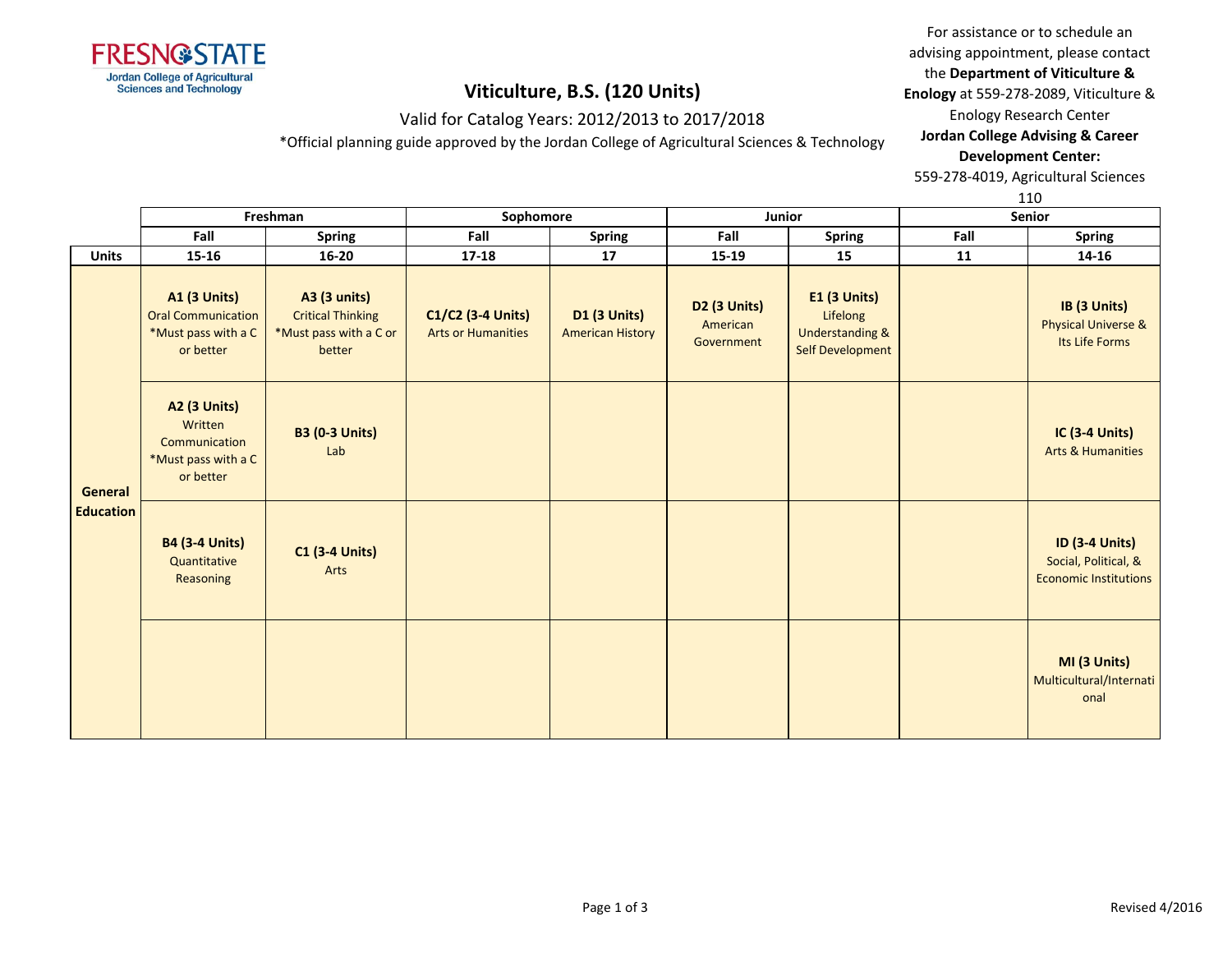

## Valid for Catalog Years: 2012/2013 to 2017/2018

\*Official planning guide approved by the Jordan College of Agricultural Sciences & Technology

For assistance or to schedule an advising appointment, please contact the **Department of Viticulture &** 

**Enology** at 559-278-2089, Viticulture &

Enology Research Center

### **Jordan College Advising & Career Development Center:**

559-278-4019, Agricultural Sciences

|              |                         | Freshman                                                                                                                                                                | Sophomore                                                                                                                    |                                                                                                                                         | Junior                                                             |                                                                                                 | ᅩᆚ<br><b>Senior</b>                                                 |                                                                     |
|--------------|-------------------------|-------------------------------------------------------------------------------------------------------------------------------------------------------------------------|------------------------------------------------------------------------------------------------------------------------------|-----------------------------------------------------------------------------------------------------------------------------------------|--------------------------------------------------------------------|-------------------------------------------------------------------------------------------------|---------------------------------------------------------------------|---------------------------------------------------------------------|
|              | Fall                    | <b>Spring</b>                                                                                                                                                           | Fall                                                                                                                         | <b>Spring</b>                                                                                                                           | Fall                                                               | <b>Spring</b>                                                                                   | Fall                                                                | <b>Spring</b>                                                       |
| <b>Units</b> | 15-16                   | $16 - 20$                                                                                                                                                               | $17 - 18$                                                                                                                    | 17                                                                                                                                      | 15-19                                                              | 15                                                                                              | 11                                                                  | 14-16                                                               |
| <b>Major</b> | <b>ENOL 15 (3 Unit)</b> | <b>GE Area B1</b><br>CHEM 3A (4 Units)<br><b>Physical Sciences</b><br>[Pre-Req: GE B4; high<br>school chemistry<br>recommended]<br>*No credit if taken after<br>CHEM 1A | <b>GE Area B2</b><br><b>BIOL 11 (3 Unit)</b><br>Life Sciences<br>*Not open to students<br>with credit in BIOL 1B             | <b>BIOL 161 (4 Units)</b><br>[Pre-Req: BIOL 1A &<br>1B or 11; CHEM 1A<br>or 3A; CHEM 3B, 8,<br>or 128A; or<br>instructor<br>permission] | PLANT 99 (3 Units)<br>[Pre-Req:<br>Intermediate algebra<br>or ELM] | <b>PLTH 105 (3 Unit)</b><br>[Pre-Req: BIOL 11;<br>CHEM 3A]                                      | <b>VIT 103 (2 Units)</b><br>[Pre-Req: VIT 101,<br>102]              | <b>VIT 196 (2 Units)</b><br>[Pre-Req: MEAG 3 or 5;<br>VIT 101, 102] |
|              | MEAG 3 (3 Units)        | <b>GE Area D3</b><br>AGBS 1 (3 Units)<br>Social Science                                                                                                                 | <b>GE Area C2</b><br>SPAN 1B (4 Units)<br>Humanities<br>[Pre-Req: GE A2; SPAN<br>1A recommended or<br>instructor permission] | <b>CHEM 150 (3)</b><br>Units)<br>[Pre-Req: CHEM 3B,<br>CHEM 8, or CHEM<br>128A & 128B]                                                  | <b>PLANT 150 (3)</b><br>Units)<br>[Pre-Req: BIOL 11]               | VIT 102 (3 Unit)<br>[Pre-Req: BIOL 11,<br>161]                                                  | <b>VIT 105 (2 Units)</b><br>[Pre-Req: VIT 101,<br>102               |                                                                     |
|              |                         | <b>Major Elective (3</b><br>Units)<br>*See footnotes                                                                                                                    | CHEM 8 (3 Units)<br>[Pre-Req: CHEM 1B or<br>$3A$ ]                                                                           | <b>PLTH 106 (3 Units)</b><br>[Pre-Req: BIOL 1A or<br>11                                                                                 | <b>PLTH 103 (3 Units)</b><br>[Pre-Req: BIOL 11]                    | <b>VIT 160 (3 Unit)</b><br>[Pre-Req: MEAG 3<br>or equivalent (may<br>be taken<br>concurrently)] | <b>VIT 106 (2 Units)</b><br>[Pre-Req: VIT 101,<br>102               |                                                                     |
|              |                         |                                                                                                                                                                         | <b>SW 100 (3 Units)</b><br>[Pre-Req: CHEM 3A;<br>intermediate algebra]                                                       | <b>SW 101 (4 Units)</b><br>[Pre-Req: SW 100]                                                                                            | <b>VIT 101 (3 Unit)</b><br>[Pre-Req: BIOL 11,<br>161]              | <b>Major Elective</b><br>(3 Units)<br>*See footnotes                                            | <b>VIT 165 (2 Units)</b><br>[Pre-Req: VIT 101,<br>102               |                                                                     |
|              |                         |                                                                                                                                                                         | <b>SW 100L (1 Unit)</b><br>[Pre-Req: SW 100 (may<br>be taken concurrently)]                                                  |                                                                                                                                         |                                                                    |                                                                                                 | VIT 199 (1 Unit)                                                    |                                                                     |
|              |                         |                                                                                                                                                                         |                                                                                                                              |                                                                                                                                         |                                                                    |                                                                                                 | <b>VIT 196 (2 Units)</b><br>[Pre-Req: MEAG 3 or<br>5; VIT 101, 102] |                                                                     |